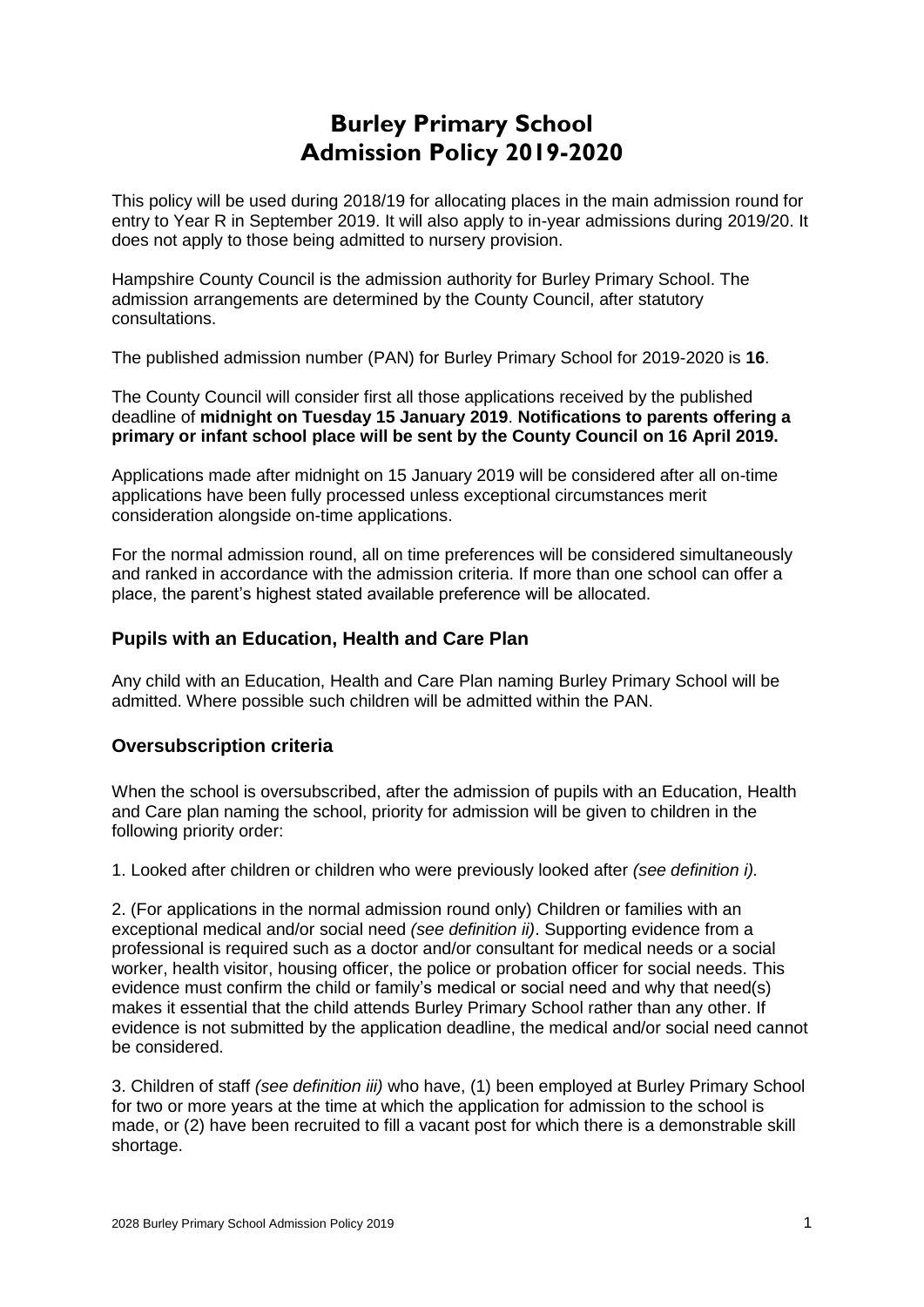4. Children living **in** the catchment area *(see definition iv)* of Burley Primary School who at the time of application have a sibling *(see definition v)* on the roll of Burley Primary School who will still be on roll at the time of admission. [See 7 for additional children who may be considered under this criterion.]

5. Other children living **in** the catchment area of Burley Primary School*.*

6. Children living **out** of the catchment area who at the time of application have a sibling *(see definition v)* on the roll of Burley Primary School who will still be on roll at the time of admission. [Where a sibling was allocated a place at the school in the normal admission round in a previous year because the child was displaced *(see definition vi)* from the catchment school for their address, the application will be considered under 4, above, subject to the siblings still living in the catchment area for the school from which they were displaced. In future normal admissions rounds a younger sibling will be considered to have been displaced where they were allocated a place at Burley Primary School under this criterion as a consequence of their elder sibling's displacement and are still living in the catchment area for the school from which they were displaced].

7. Other children.

## *Definitions*

(i) Looked after children are defined as those who are (a) in the care of a local authority, or (b) being provided with accommodation by a local authority in the exercise of their social services functions (see the definition in section 22(1) of the Children Act 1989). Previously looked children are those who were previously looked after but immediately after being looked after became subject to an adoption order, child arrangements order, or special guardianship order. An adoption order is an order under section 46 of the Adoption and Children Act 2002 or section 12 of the Adoption Act 1976. Child arrangements orders are defined in section 8 of the Children Act 1989, as amended by section 12 of the Children and Families Act 2014. Child arrangements orders replace residence orders and any residence order in force prior to 22 April 2014 is deemed to be a child arrangements order. Section 14A of the Children Act 1989 defines a 'special guardianship order' as an order appointing one or more individuals to be a child's special guardian (or special guardians).

(ii) Applicants will only be considered under this criterion if on the application form (online or paper) they have ticked the appropriate box explicitly indicating that they wish for their application to be considered under medical / social need. 'Medical need' does not include mild medical conditions, such as asthma or allergies. 'Social need' does not include a parent's wish that a child attends the school because of a child's aptitude or ability or because their friends attend the school or because of routine child minding arrangements. Priority will be given to those children whose evidence establishes that they have a demonstrable and significant need to attend a particular school. Equally this priority will apply to children whose evidence establishes that their parents'/guardians' physical or mental health or social needs mean that they have a demonstrable and significant need to attend a particular school. Evidence must confirm the circumstances of the case and must set out why the child should attend a particular school and why no other school could meet the child's needs. Providing evidence does not guarantee that a child will be given priority at a particular school and in each case a decision will be made based on the merits of the case and whether the evidence demonstrates that a placement should be made at one particular school above any other.

(iii) 'Staff' includes all those on the payroll of the school. 'Children of staff' refers to situations where the staff member is the natural parent, the legal guardian or a resident step parent.

(iv) A map of Burley Primary School's catchment area is available on the school's details page of the Hampshire County Council website [www.hants.gov.uk/educationandlearning/findaschool.](http://www.hants.gov.uk/educationandlearning/findaschool)

(v) 'Sibling' refers to brother or sister, half brother or half sister, adoptive brother or adoptive sister, foster brother or sister, step brother or step sister living as one family unit at the same address. It will also be applied to situations where a full, half or adopted brother or sister are living at separate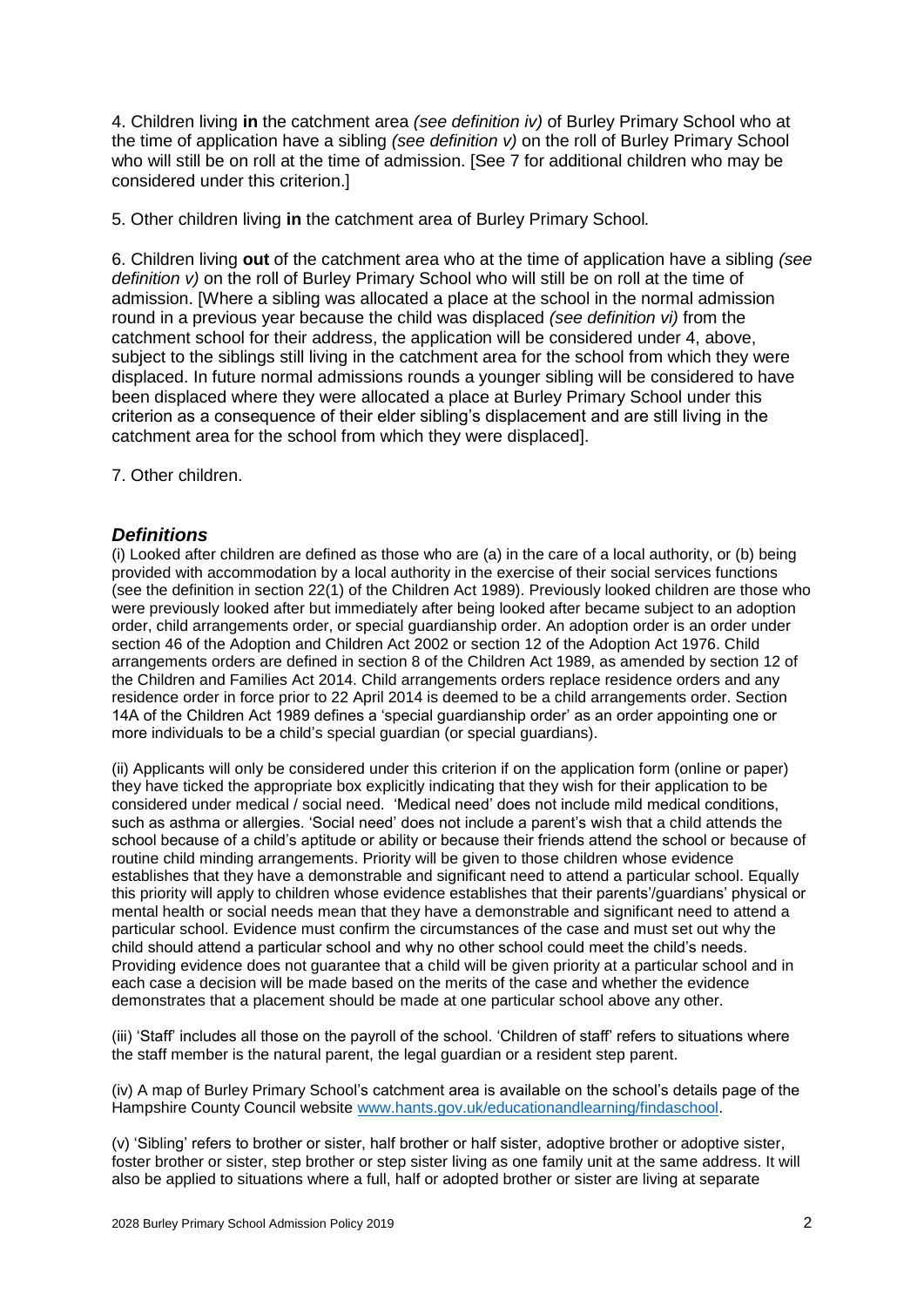addresses. Categories 4 and 6 include children who at the time of application have a sibling for whom the offer of a place at the preferred school has been accepted, even if the sibling is not yet attending.

(vi) 'Displaced' refers to a child who was refused a place at the catchment school in the normal admissions round having named it in the application and was not offered a higher named preference school.

## **Tie-breaker**

If the school is oversubscribed from within any of the above categories, straight line distance will be used to prioritise applications; applicants living nearer the school have priority. Distances will be measured from the Ordnance Survey home address point to the school address point using Hampshire County Council's Geographic Information Systems (GIS). Distances to multiple dwellings will give priority to the ground floor over the first floor and so on. On individual floors, distances will be measured to the stairs leading to the communal entrance. Where two or more applicants are equidistant, random allocation will be used to allocate the place. An explanation of the random allocation procedure is available on the County website.

## **Additional Information**

## **Permanent Residence**

The child's permanent residence is where they live, normally including weekends and during school holidays as well as during the week, and should be used for the application. The permanent address of children who spend part of their week with one parent and part with the other, at different addresses, will be the address at which they spend most of their time.

#### **Multiple births**

Where a twin or child from a multiple birth is admitted to a school under this policy then any further twin or child of the same multiple birth will be admitted, if the parents so wish, even though this may raise the number in the year group above the school's PAN.

## **Fair Access placements by the local authority**

Outside the normal admission round, it may sometimes be necessary for a pupil to be placed by the local authority, or a local placement panel acting on behalf of the authority, in a particular school even if there is a waiting list for admission. Such placements will be made in accordance with Hampshire County Council's Fair Access Protocol. The Protocol is based on legislation and government guidance.

#### **Waiting lists**

When all available places have been allocated, waiting lists will be operated by schools on behalf of the local authority. Any places that become available will be offered to the child at the top of the list at that time. The waiting list is ordered according to the criteria of the admission policy with no account being taken of the length of time on the waiting list or any priority order expressed as part of the main admission round. Fair Access admissions and school closure arrangements will take priority over the waiting list.

The waiting list will be reviewed and revised –

- each time a child is added to, or removed from, the waiting list;
- when a child's changed circumstances affect their priority;